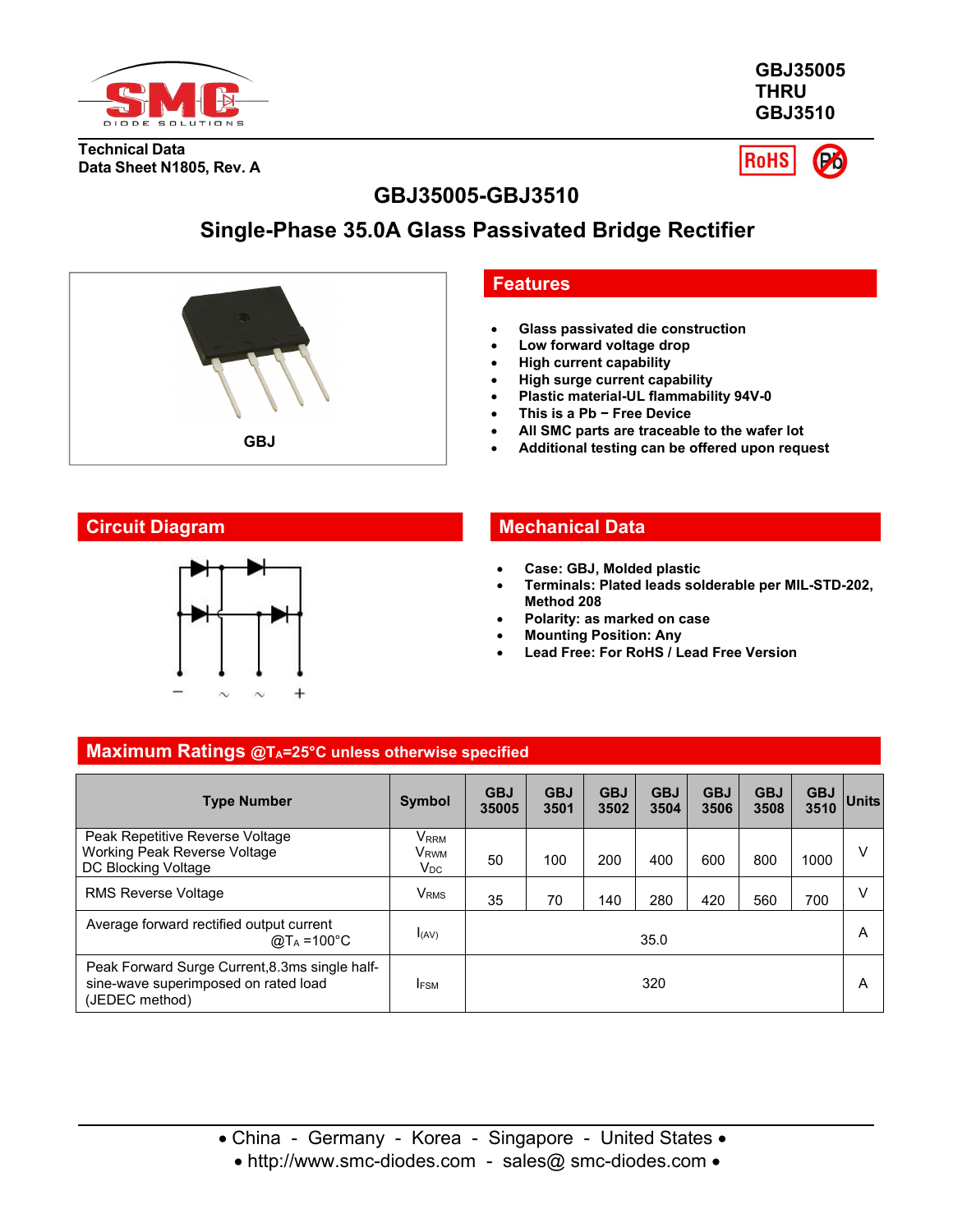

#### **Technical Data Data Sheet N1805, Rev. A**

### **GBJ35005 THRU GBJ3510**

**RoHS** 

## **Electrical Characteristics@TA=25°C unless otherwise specified**

| <b>Type Number</b>                                                                                  | <b>Symbol</b> | <b>GBJ</b><br>35005 | <b>GBJ</b><br>3501 | <b>GBJ</b><br>3502 | <b>GBJ</b><br>3504 | <b>GBJ</b><br>3506 | <b>GBJ</b><br>3508 | <b>GBJ</b><br>3510 | Units |
|-----------------------------------------------------------------------------------------------------|---------------|---------------------|--------------------|--------------------|--------------------|--------------------|--------------------|--------------------|-------|
| Forward Voltage (per element)<br>@lF =17.5A<br>@ $I_F = 35A$                                        | $V_F$         | 1.0<br>1.1          |                    |                    |                    |                    |                    |                    |       |
| Peak Reverse Current<br>@T <sub>A</sub> = 25°C<br>At Rated DC Blocking Voltage $@T_A = 125^\circ C$ | <b>IRM</b>    | 500                 |                    |                    |                    | μA                 |                    |                    |       |
| Typical Junction Capacitance(per leg)<br>(Note 1)                                                   | $C_J$         | 75                  |                    |                    |                    | pF                 |                    |                    |       |

Pulse width <  $300 \,\mu s$ , duty cycle <  $2\%$ 

# **Thermal-Mechanical Specifications:**

| <b>Type Number</b>                                                                            | Symbol                       | <b>GBJ</b><br>35005 | <b>GBJ</b><br>3501 | <b>GBJ</b><br>3502 | <b>GBJ</b><br>3504 | <b>GBJ</b><br>3506 | <b>GBJ</b><br>3508 | <b>GBJ</b><br>3510 | Units |
|-----------------------------------------------------------------------------------------------|------------------------------|---------------------|--------------------|--------------------|--------------------|--------------------|--------------------|--------------------|-------|
| Between Junction and Ambient, Without heatsink<br>Between Junction and Case, Without heatsink | $R_{\theta$ JA<br>$R_{0,IC}$ | 22<br>0.8           |                    |                    |                    |                    |                    | °C/W               |       |
| Operating and Storage Temperature Range                                                       | J, Istg                      | $-55$ to $+150$     |                    |                    |                    |                    |                    | $\circ$<br>◡       |       |

Note: 1- Measured at 1 MHZ and applied reverse voltage of 4.0 VDC.

## **Ratings and Characteristics Curves**



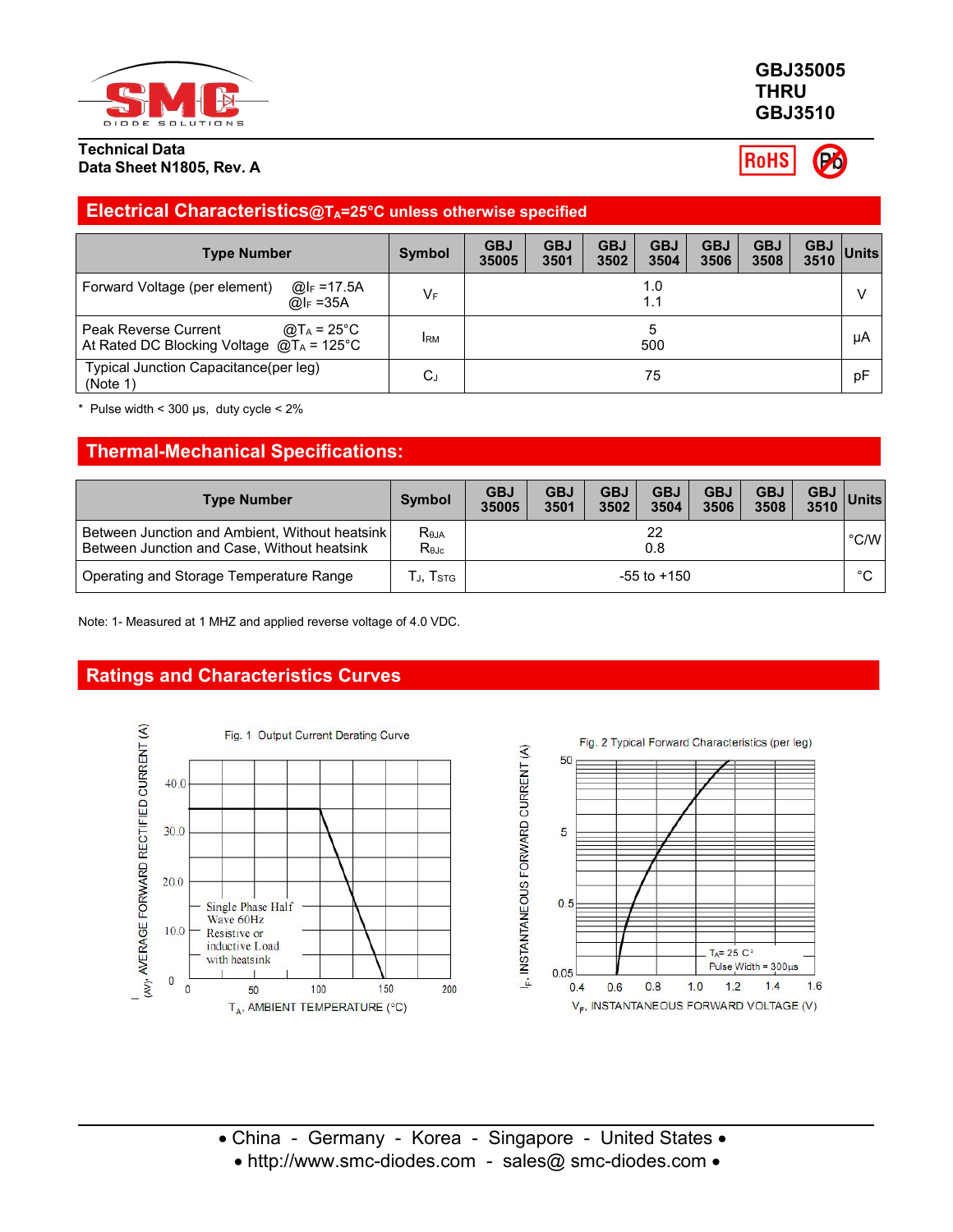

### **GBJ35005 THRU GBJ3510**

#### **Technical Data Data Sheet N1805, Rev. A**

**RoHS** Pó



FIG.5 TYPICAL REVERSE CHRACTERISTICS



# **Ordering Information Marking Diagram**

| <b>Device</b>    | Package      | <b>Plating</b> | <b>Shipping</b> | XXX)<br><b>SSG</b> |
|------------------|--------------|----------------|-----------------|--------------------|
| GBJ35005<br>THRU | GBJ(Pb-Free) | Pure Sn        | 15pcs / tube    | <b>GBJ</b><br>350  |
| GBJ3510          |              |                |                 |                    |

For information on tape and reel specifications, including part orientation and tape sizes, please refer to our tape and reel packaging specification.



Where XXXXX is YYWWL

| SSG      | $=$ SSG         |  |
|----------|-----------------|--|
| YY       | = Year          |  |
| ww       | $=$ Week        |  |
|          | = Lot Number    |  |
| GBJ35005 | $=$ Type Number |  |
|          |                 |  |

**Cautions:** Molding resin Epoxy resin UL:94V-0

- China Germany Korea Singapore United States • http://www.smc-diodes.com - sales@ smc-diodes.com •
	-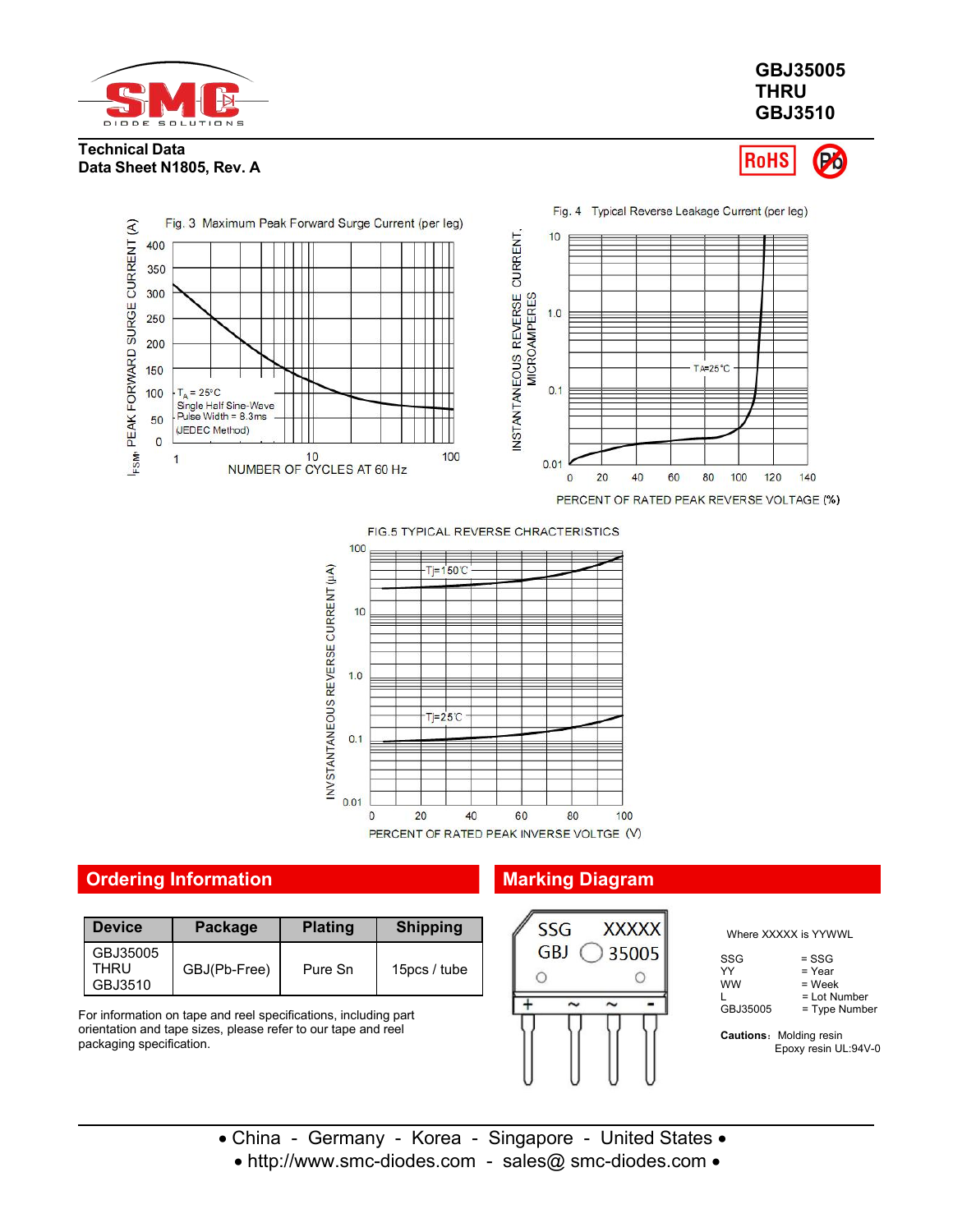

**Technical Data Data Sheet N1805, Rev. A** **GBJ3510**

**GBJ35005 THRU**

RoHS (Po)

## **Mechanical Dimensions GBJ (Inches/Millimeters)**